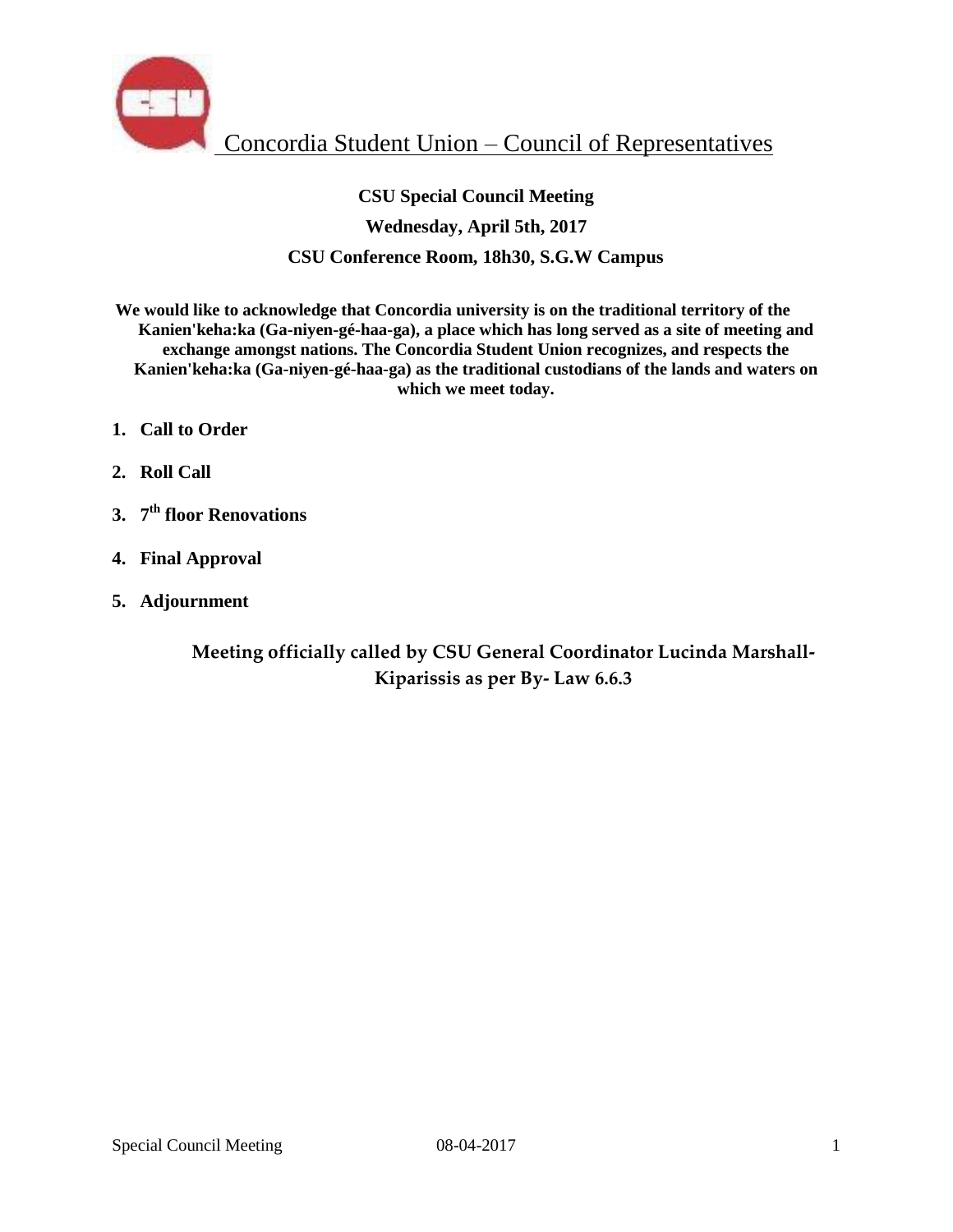### **1. Call to Order**

## **Meeting called to order at 18h41**

### **2. Roll Call**

Council Chairperson: *Caitlin Robinson* Council Minute Keeper: *Caleb Owusu-Acheaw*

Executives present for the duration of the meeting were: *Rachel Gauthier* (Student Life Coordinator), *Lucinda Marshall-Kiparissis* (General Coordinator), *Marcus Peters* (Loyola Coordinator), *Sophia Sahrane* (Academic & Advocacy Coordinator) and *Rami Yahia* (Internal Affairs Coordinator). *Aloyse Muller* (External Affairs Coordinator)*, Thomas David-Bashore* (Finance Coordinator)

Executives absent for the duration of the meeting were*: Lana Galbraith* (Sustainability Coordinator)

Councillors present for the duration of the meeting were, *Rowan Gaudet* (Arts & Science)*, Julia Sutera Sardo* (Arts & Science), *Veronika Rydzewski* (Arts & Science), *April Tardif-Levesque* (Arts & Science), *Marie-Maxime Gélinas-Delisle* (JMSB)*, Omar Riaz* (JMSB), *Bronte Macfarlane* (JMSB), *Ahmed Badr* (ENCS)*, Mikaela Clark-Gardner* (Fine Arts)

Councillors absent for the duration of the meeting were: *Jason Poirier Lavoie* (Arts & Science), *Robert Young* (Arts & Science)*, Christina Massaro* (Arts & Science), *Agunik Mamikonyan* (Arts & Science), *Alexander Milton* (Arts & Science)*, Sara Betinjaneh* (Arts & Science)*, Brittany Jackson* (Arts & Science), *Artem Mikhalitsin* (ENCS), *Mugisha Joyce Kakou* (ENCS), *Alaa Alkirbee* (ENCS), *Meissa Thiam* (ENCS), *Louis Arrou-Vignod* (JMSB)

A.Badr moves to excuse L. Galbraith for this Special Council Meeting. Seconded by J. Sutera Sardo

According to S. Sahrane, L. Galbraith has a personal matter to deal with during the time.

For:8 Against:0 Abstain:0

# **3. 7 th Floor Renovations**

A.Muller presents the following motion. Seconded by J. Sutera Sardo.

Be it resolved that the CSU approves the expense of \$25, 300 from the SSAELC Fund as per Special Bylaw I, for the purpose of the renovation of the Legal Information Clinic and the  $\mathrm{CSU}$  7<sup>th</sup> floor lounge.

A. Muller presents the document as to how the Hall building  $7<sup>th</sup>$  floor renovations are going to take place. An agreement was reached between the University, and the Muslim Students Association about expanding the latter's space. The Legal Information Clinic's offices will get a face lift to make it more visible to the viewing public in terms of establishing its presence. The University will cover some of the costs with the LIC renovation. The Lounge will have its glass door entrances modified. There's an eventual hope to turn the Lounge into a multimedia space. The entire financial cost (with contingencies) will be about \$25 300.

R.Gaudet wonders if the renovation will impact the MSA's Friday prayers. A.Muller replies in saying that discussions have been productive and the association's executive are generally pleased with these renovations.